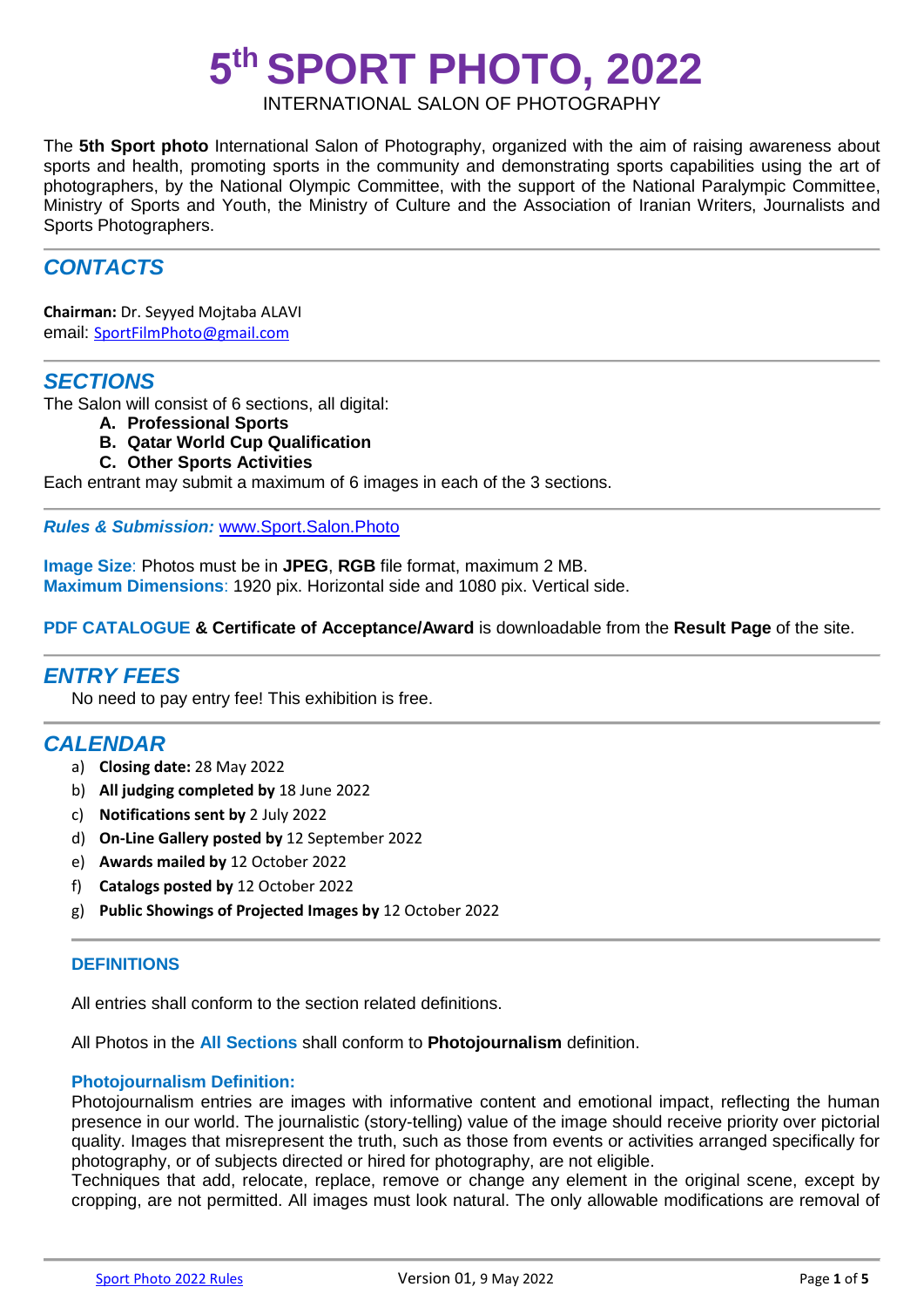dust, scratches or digital noise and restoration of the appearance of the existing scene, or complete conversion to greyscale monochrome. Other derivations, including infrared, are not eligible.

## **Vignettes and Borders**

For the purpose of this exhibition vignettes are not allowed in Photojournalism Digital images. Any border added must be a single border of white or grey, no greater than 3-5 pixels in width.

**Professional Sports Definition:** Any professional sports activities in any sport field, including football competitions, except for the Qatar World Cup Qualifications. Photos can be from the competition itself or its sidelines, fans & etc.

**Qatar World Cup Qualification Definition:** The photos could be from the Qatar FIFA World Cup Qualifications matches or its sidelines, fans & etc. The submitted photo must be able to prove that it was taken in the qualifying matches of the Qatar FIFA World Cup. Either the photo must be self-explanatory that it is taken in a Qatar FIFA World Cup Qualifications match or at the request of the organizer, the photographer must send the RAW file of other frames taken in the same match before or after this photo.

**Other Sports Activities Definition:** Amateur and public sports activities, sports and community health, sports and occupations, workers' sports, public sports, indigenous games and sports, neighborhoods and municipalities, or behind the scenes of sports films.

## *JURY* (All Sections)

- $\checkmark$  Ali SAMEI, MFIAP, EFIAP/g, ESFIAP
- Dr. Mojtaba AGHAYI
- $\checkmark$  Reza MOATARIYAN
- $\checkmark$  4<sup>th</sup> judge will be announced soon!
- $\checkmark$  5<sup>th</sup> judge will be announced soon!

## *AWARDS*

**Totally \$3000 USD Cash Prizes** (\$2050 USD + 2950 Qatari Riyal)

## **Awards in the Professional Sports Section:**

1st award: \$600 + Exhibition Trophy 2nd award: \$450 + Exhibition Trophy 3rd award: \$350 + Exhibition Trophy 2-Honorable Mention Certificates

## **Awards in the Qatar World Cup Qualification Section:**

1st award: 1500 Qatari Riyal + Exhibition Trophy 2nd award: 900 Qatari Riyal + Exhibition Trophy 3rd award: 550 Qatari Riyal + Exhibition Trophy 2-Honorable Mention Certificates

#### **Awards in the Other Sports Activities Section:**

1st award: \$350 + Exhibition Trophy 2nd award: \$250 + Exhibition Trophy 3rd award: \$150 + Exhibition Trophy 2-Honorable Mention Certificates

## **RAW FILE REQUEST**:

The original file (file containing the data recorded by the sensor, if so, the RAW file) all winning and accepted photos should be submitted to the salon to check compliance with the definition. Failure to submit an RAW or JPG file without editing can result in the photo being removed from the Salon.

If at any time, it is determined in the reasonable discretion of the exhibition organizer or the judges before, during, or after the judging of an exhibition that an entrant has submitted entries where one or more images may fail to comply with these Conditions of Entry, including the stated definitions, the exhibition organizers reserve the right to delete the entry from the exhibition and void any or all acceptances or awards in connection with the exhibition.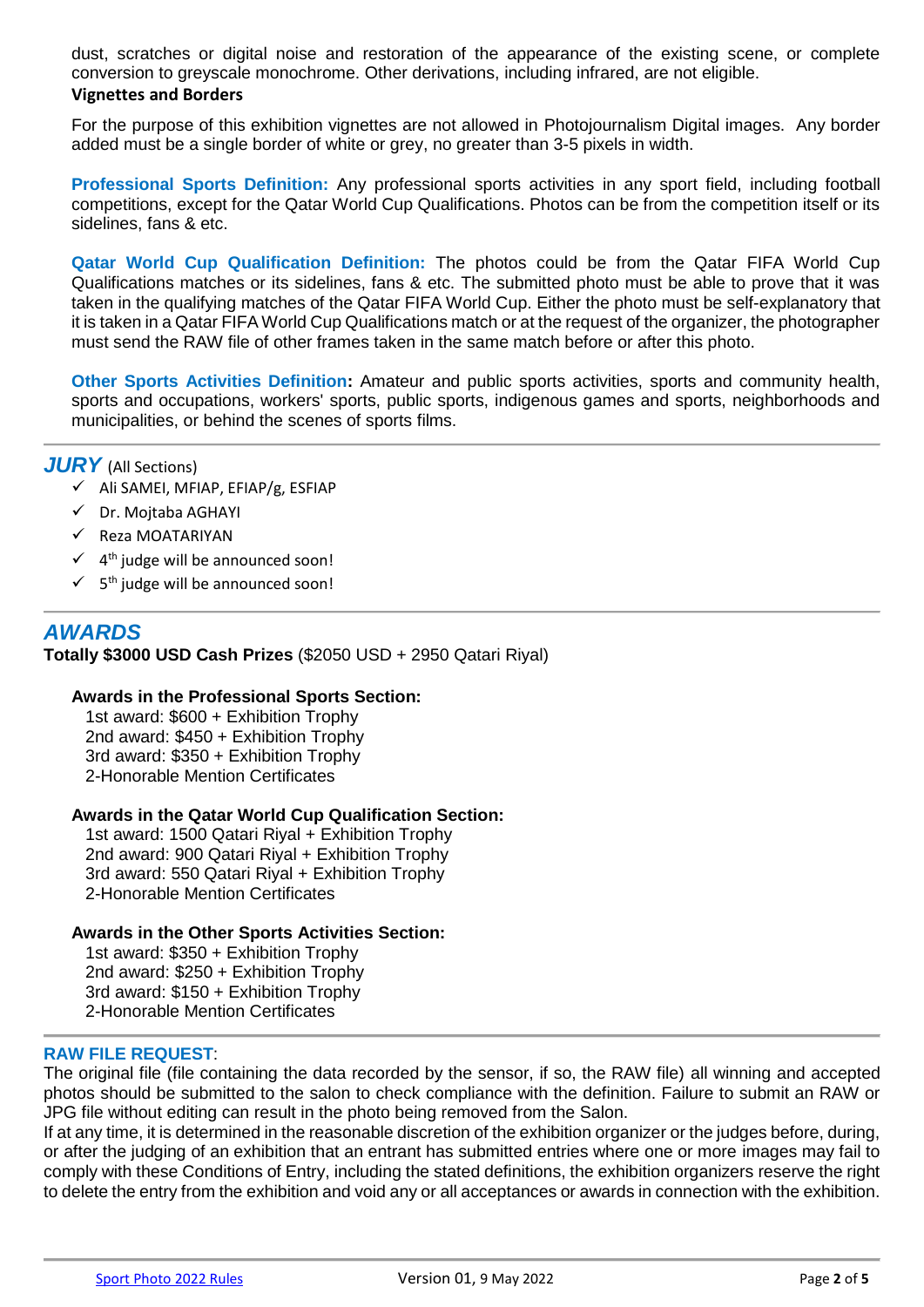# *NOTIFICATIONS*

Notification of results will be sent by email. Entrants should ensure that they provide an active email address and that spam filters are set to accept emails fro[m](mailto:Result@Salon.Photo) [Result@Salon.Photo.](mailto:Result@Salon.Photo) Notifications will **not** be sent by post. Also you may download a PDF certificate of acceptance/award and an Excel file of your results from your account. Just login to your account and go to "*My Results*" page on the left menu. There is an available option to resend your report card to your email by yourself, too.

## *PARTICIPATION*

**IMAGE AND ENTRY REQUIREMENTS** This exhibition is open to anyone (amateur and professional photographers from all over the world); however, an entry may be rejected when the Sponsor or the Exhibition Organizers, in their reasonable discretion, believes the entry does not conform to exhibition rules and these Conditions of Entry. Membership in any photographic organization is not required.

**Image Creation:** Entries must originate as photographs (image-captures of objects via light sensitivity) made by the entrant on photographic emulsion or acquired digitally.

**Certification:** By virtue of submitting an image, the entrant certifies the work as his or her own. Images may not incorporate elements produced by anyone else (for example: clip art, images or art by others downloaded from the Internet). Aliases are not allowed. The entrant permits the sponsors to reproduce all or part of the entered material free of charge for publication and/or display in media related to the exhibition. This may include low resolution posting on a website.

**Entry**: An Entry consists of, up to and including, six (6) images entered by a single entrant into the same Section. An entrant may only enter a specific Section once.

**Titles**: Each image must have a unique title **that is a description of the image**. That unique title must be used for entry of that image or of an identical Image into any and all PSA-Recognized exhibitions. Titles must be 35 characters or fewer. No titles may be visible to the judges, and nothing in the image may identify the maker. Titles may not include file extensions such as .jpg or .jpeg (or any other camera capture filenames such as IMG 471). Titles may not consist of personal identifiers possibly augmented by a number; or include words such as "untitled" or "no title". Titles may not consist solely of numbers unless those numbers are prominently contained within the image, such as a contestant number in a race.

**Color and Monochrome:** Color and Monochrome images from the same capture that share substantial pictorial content in common will be considered the same image and must be given the same title.

## **Submission of works:**

Images and a completed entry form must be submitted on line using the exhibition website.

*You MUST use only the* English alphabet and numeric (A-Z, 0-9) *when submitting an entry. Don't use special characters such as - \_!? & @ İı Şş Ğğ Çç Ññ Õõ Àà Ää Ââ Éé Èè Êê Ëë Óó Òò Ŏŏ Öö Øø Ôô Ùù Ûû Üü ....*

**AN AUTHOR MAY NOT ENTER IDENTICAL OR SIMILAR PHOTOGRAPHS INTO DIFFERENT SECTIONS.** All images are to be submitted in **JPEG** format. It is recommended that images should use **RGB** Color Space. Smaller images are acceptable but will be projected smaller on the screen. Please check all image sizes before submission, images with sizes greater than specified **will be rejected**. The projection background is black, Please **DO NOT** fill empty space with/or add large borders. Any borders should be no greater than 3-5 pixels wide.

## *ORGANIZATION*

An entrant's images will not be presented to the judges consecutively. An entrant's six images will be distributed throughout six rounds of judging in that section. Distribution of images will be in the same round order as submitted by the entrant.

An image may be entered in only one section.